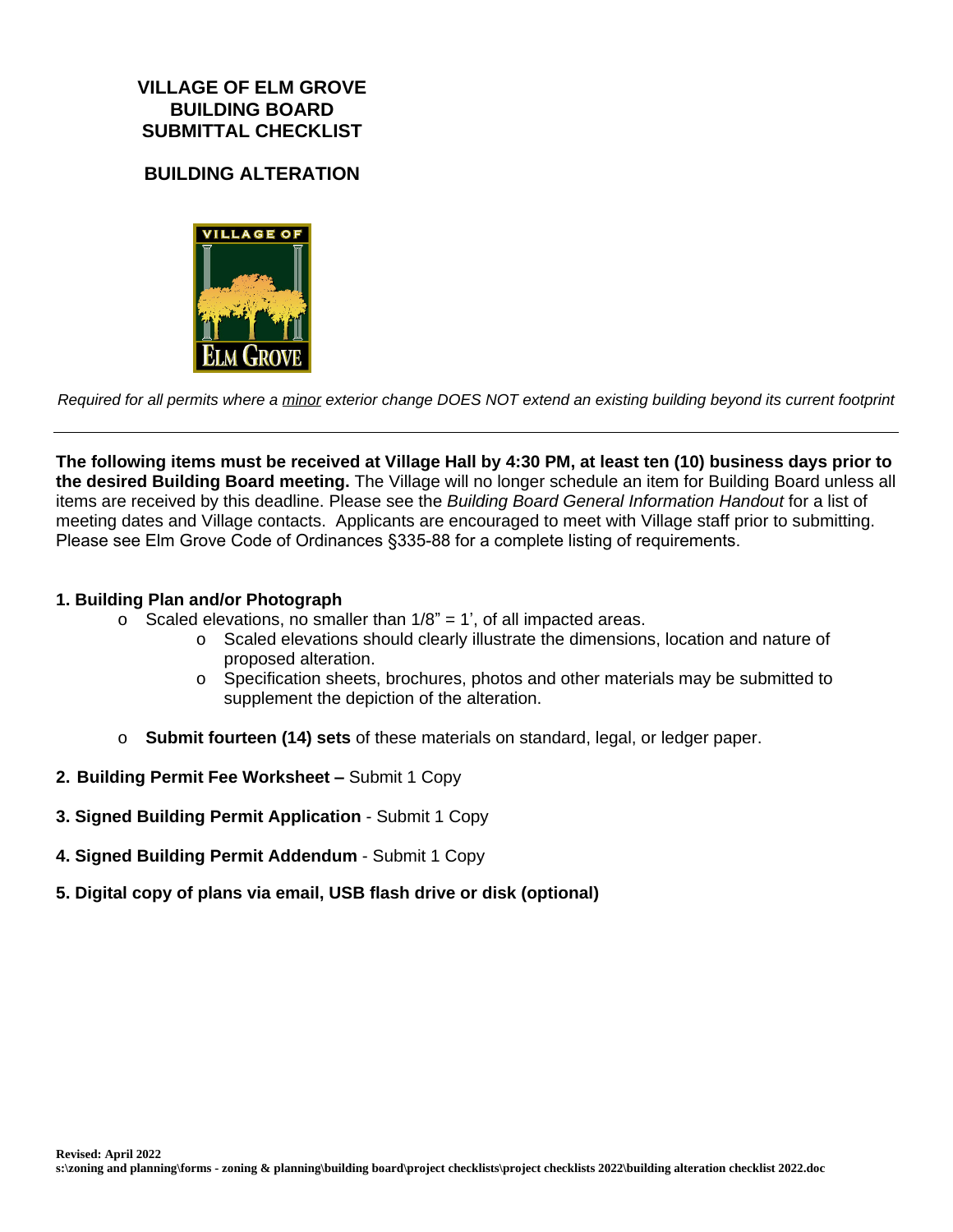## **VILLAGE OF ELM GROVE BUILDING PERMIT FEE WORKSHEET BUILDING ALTERATION**

| The following is due upon submission of materials. Please make checks payable to the Village of Elm Grove.                                |          |
|-------------------------------------------------------------------------------------------------------------------------------------------|----------|
| <b>Building Board Submission Fee</b>                                                                                                      | \$50.00* |
| *Additional Permit Fees will be due upon issuance of permit by the Building Inspector. These fees may include,<br>but are not limited to: |          |
|                                                                                                                                           |          |

**The permit fee for some alterations will be higher. Applicants will be notified of any balance due. All balances require payment at the time the building permit is issued.**